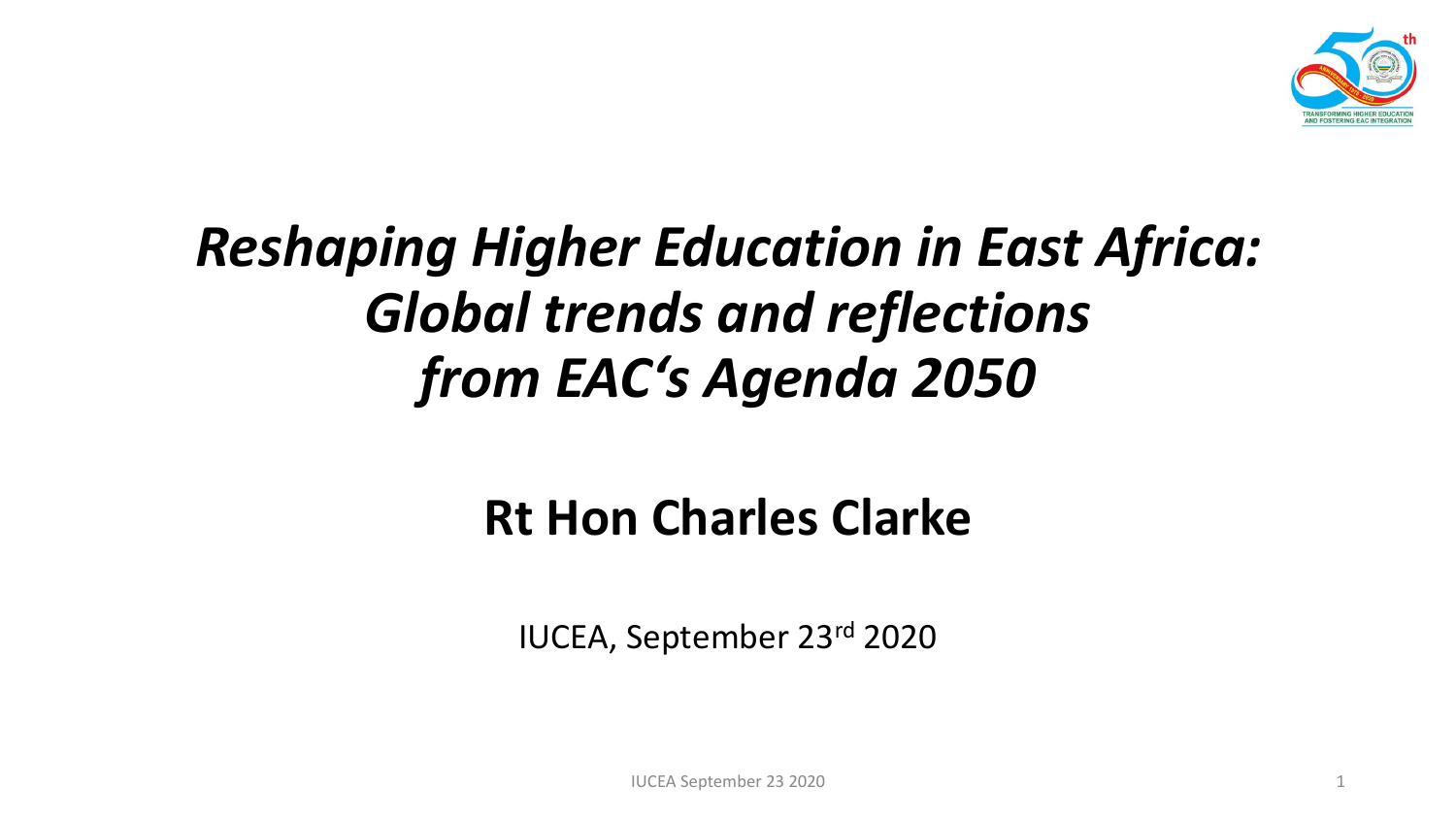

# **East African Community Vision 2050**

Arusha August 2015

## **African Union Agenda 2063 "Transformed Continent"** April 2015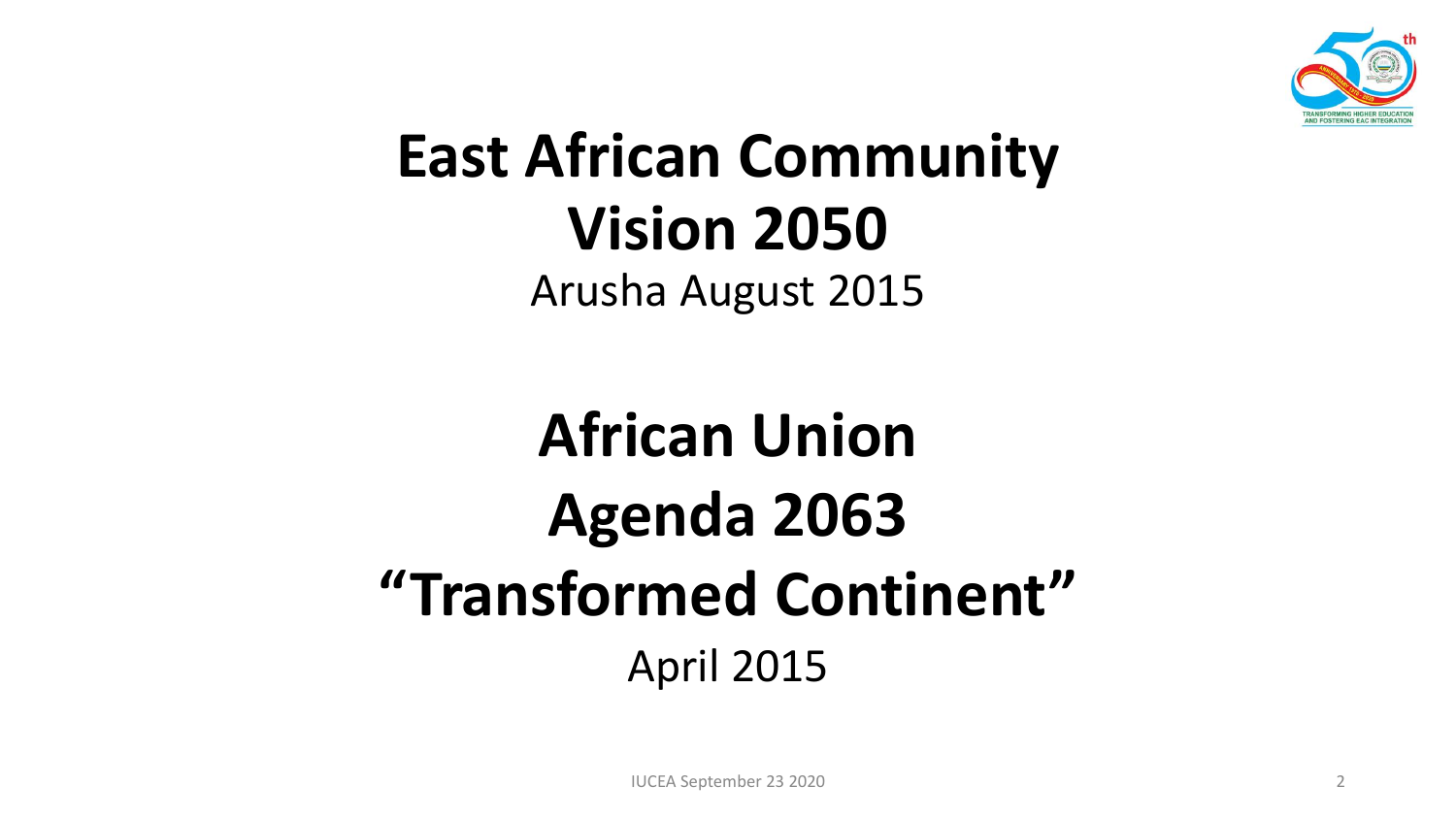

### **The Aligned Ambitions**

- A **prosperous** Africa based on inclusive growth and sustainable development
- An **integrated and politically united continent**
- An Africa of **good governance**, democracy, respect for human rights, justice and the rule of law
- A **peaceful and secure** Africa
- An Africa with a **strong cultural identity**, common heritage, shared values and ethics
- An Africa whose development is **people-driven**, relying on the potential of African people, especially its women and youth, and caring for children
- Africa as a strong, united and influential **global player** and partner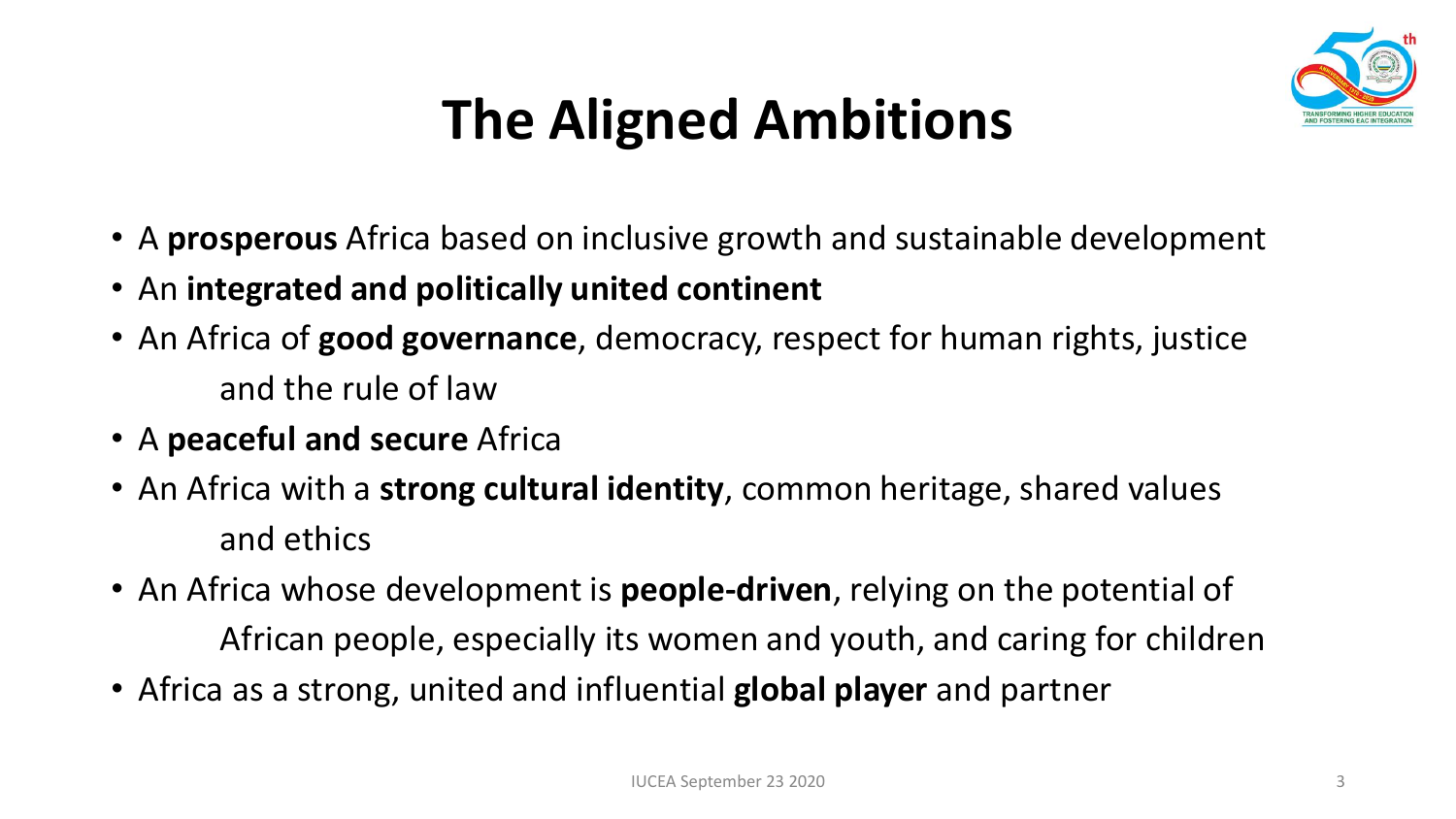

## **Dealing with Change 2050 - 30 years ahead**

- International Competition
- 4<sup>th</sup> Industrial Revolution / New Technologies / Artificial Intelligence
- New forms of work
- Cultural Identity
- Potential of Women and Youth
- Good governance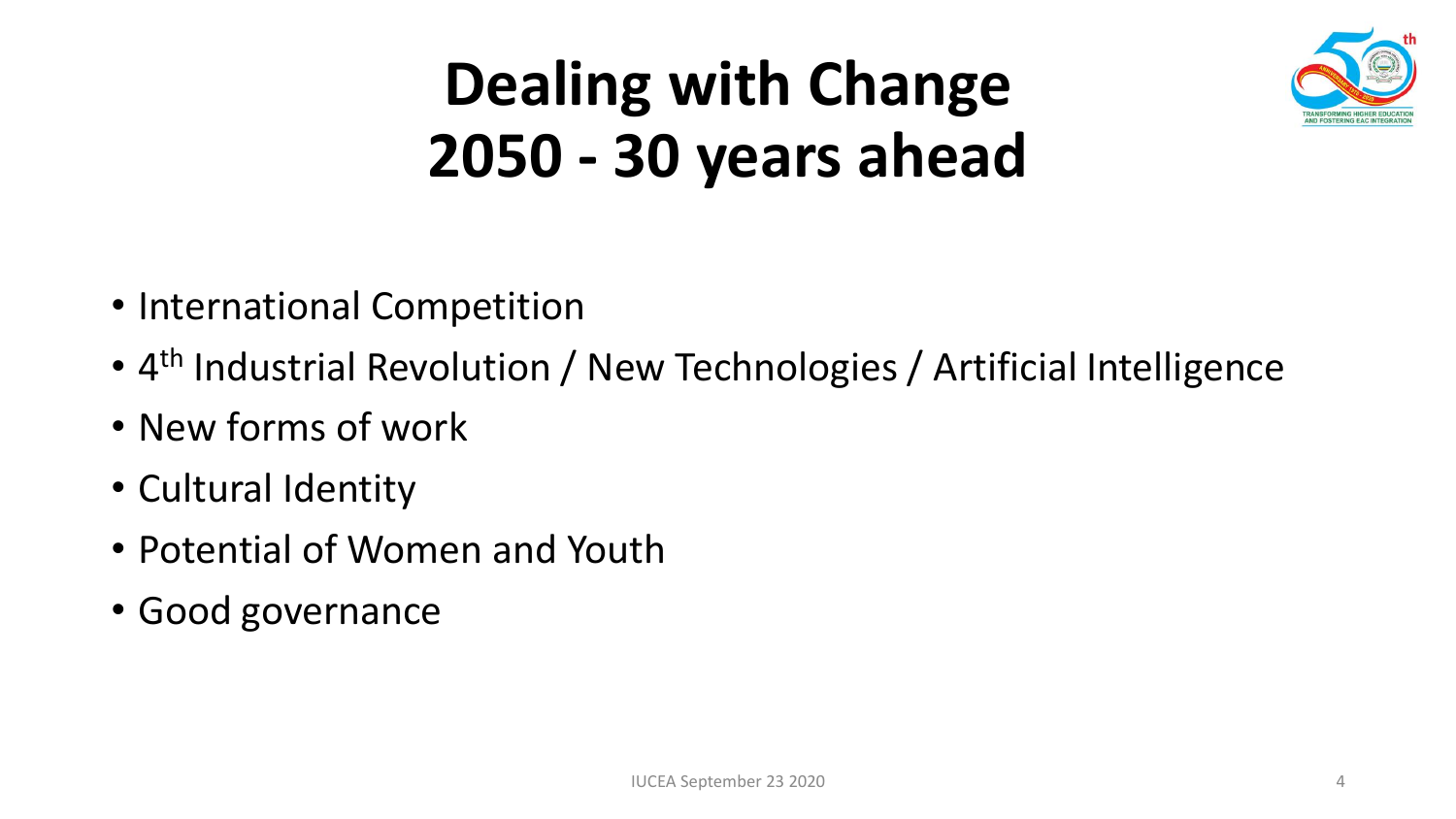

# **High Quality Universities**

- Central to everything
- More than other institutions
	- People, identification with youth
	- Economy
	- Public services
	- Communities and Wider Society
	- Values
	- Energy and Entrepreneurship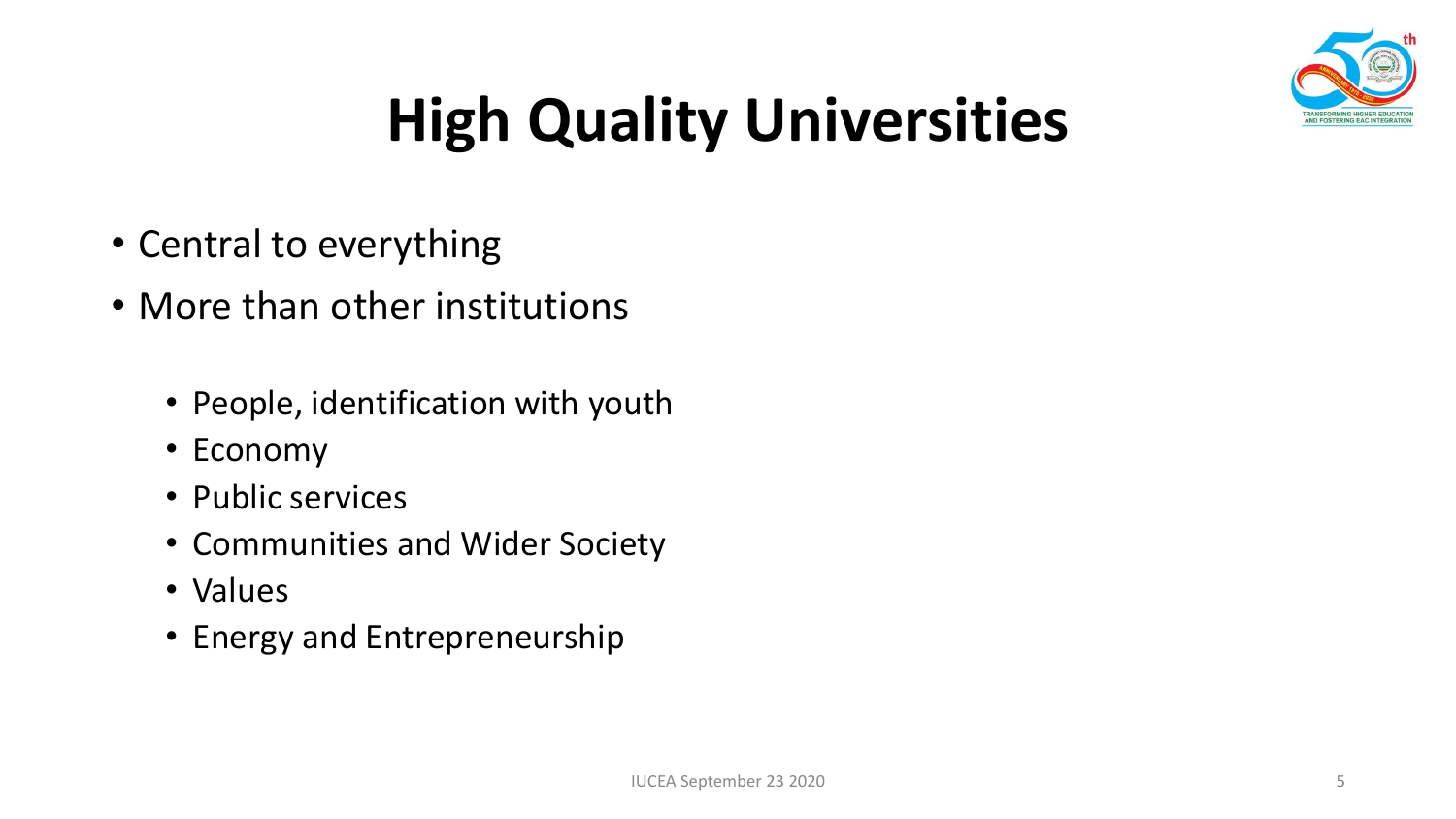

## **University of the Future Annex 3 of EAC Vision 2050**

- Virtual university education
- **Teaching**, moving focus to learning Lifelong
- **Research**, moving focus to development, and innovation –practical
- **Community** service to Community engagement
- Specialization and Centres of Excellence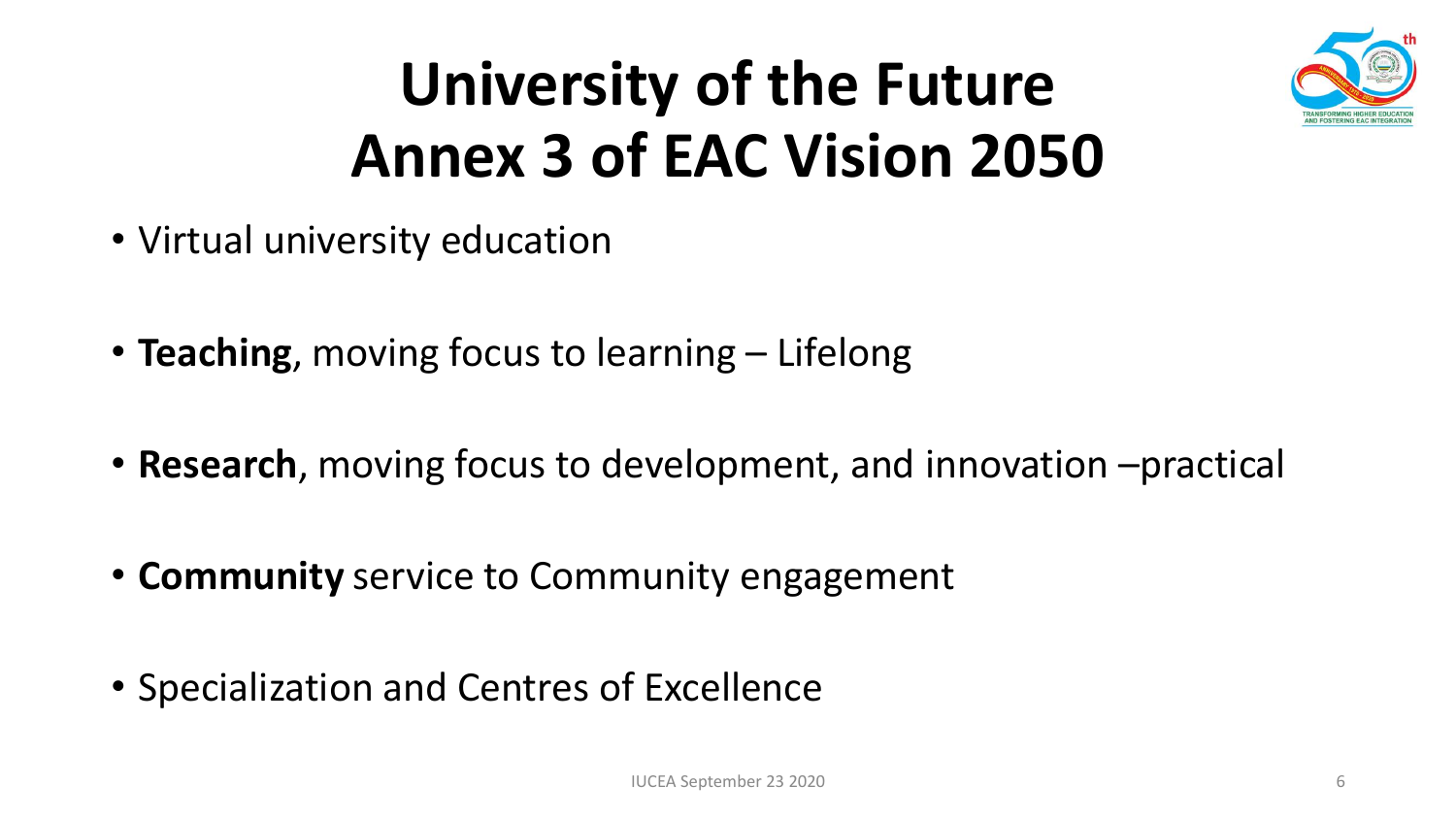

# **The University Challenge**

- Understanding and interpreting the process of change
- Offering approaches that would harness the process of change for general benefit
- Educating and training to high quality the specialist workers whose skills are necessary to address change properly
- Creating a general intellectually engaging climate and culture across societies that promotes the virtues of understanding and science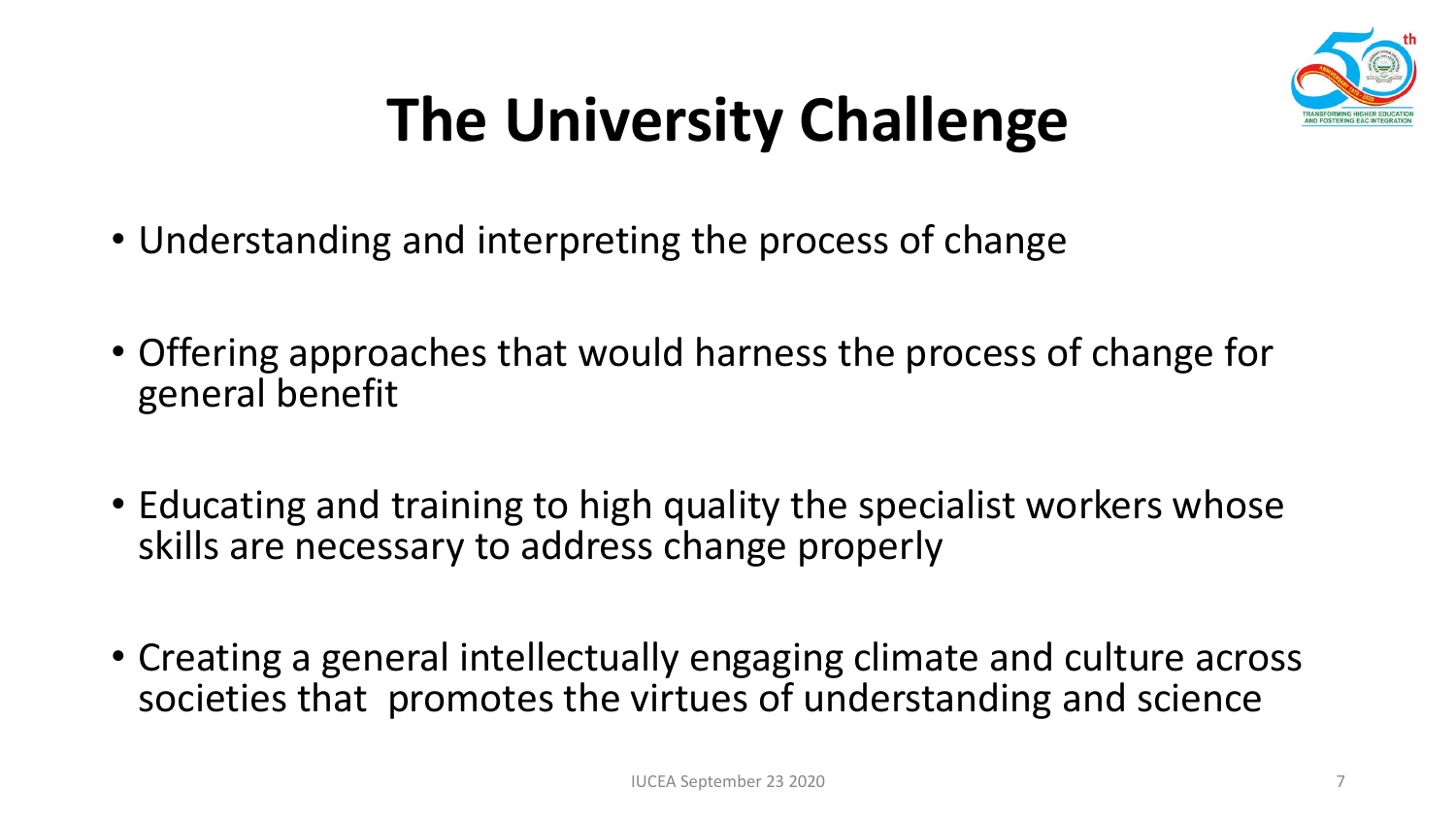# **Research: Understanding and Interpreting**



Asserting the African dimension in world context

- Economy
- Work
- Society
- Culture and History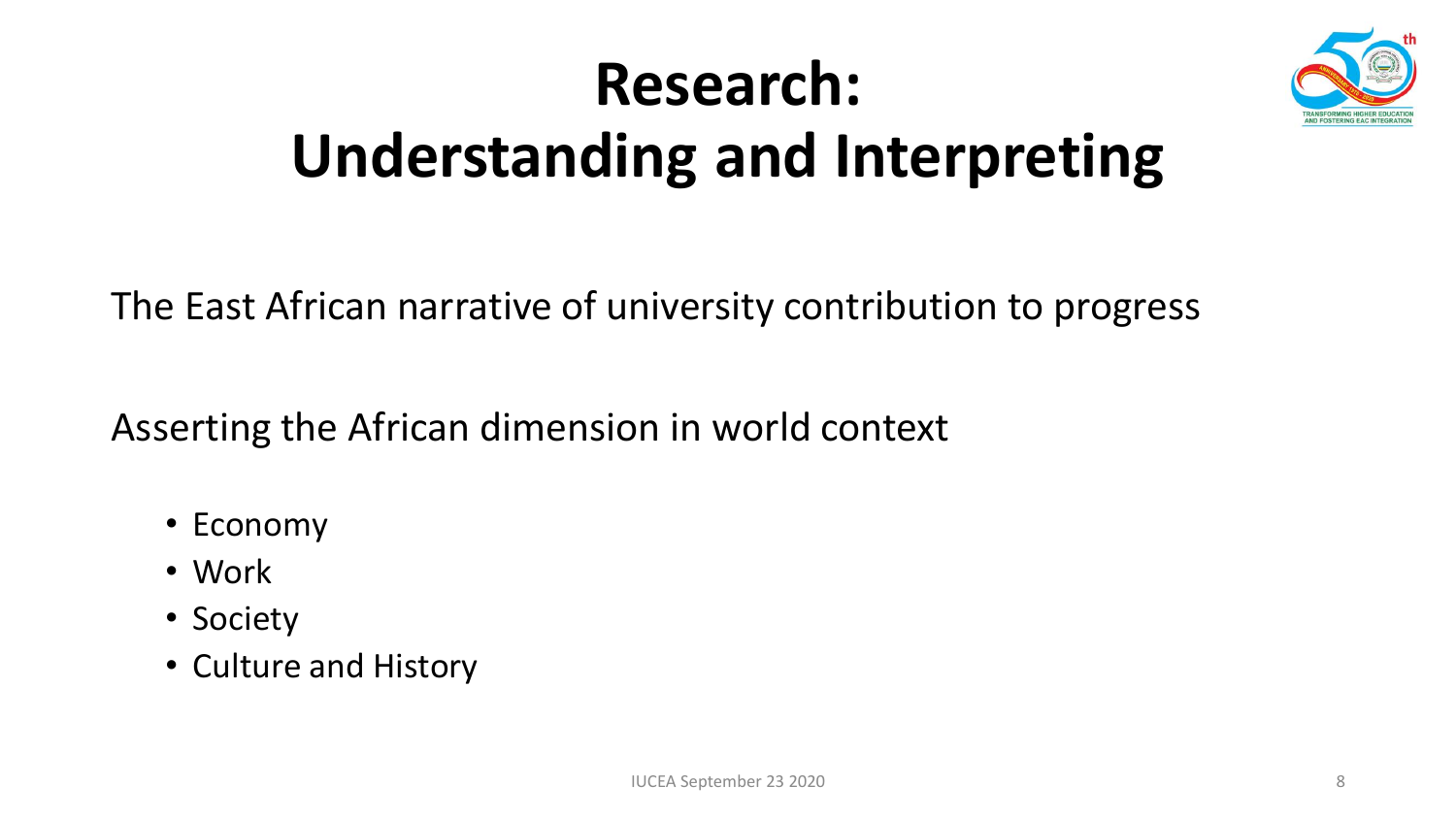

## **Research Harnessing for General Benefit**

- Focus on problem solving and knowledge about how to address change
- Strong relationships with employers, public and private
	- Analysis of necessary skills
	- Local research and knowledge transfer
- University contribution to public and governmental ambitions, eg EAC 2050
- Promote research networks in the EAC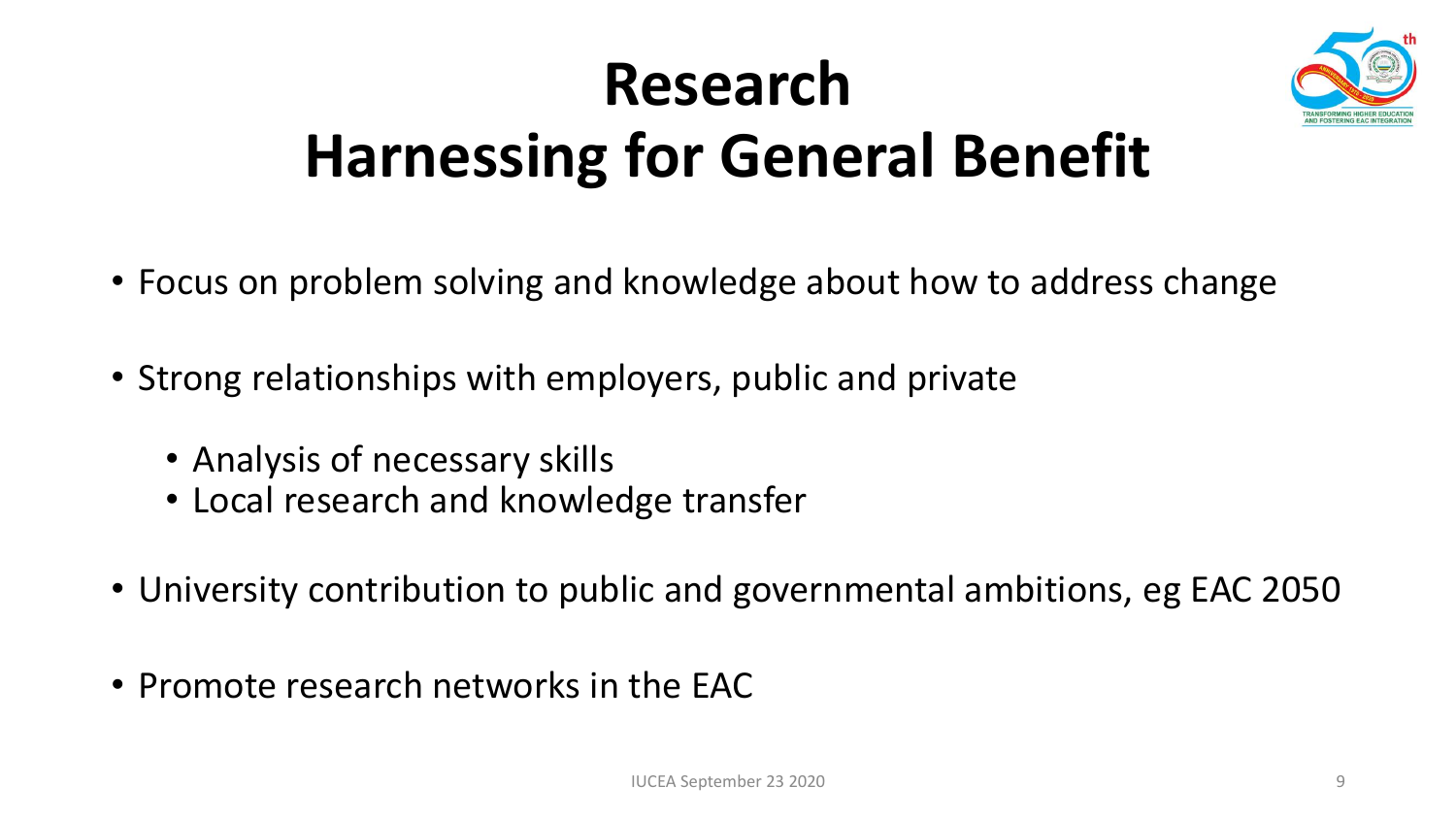# **Education and Training High Quality**



- Flexibility in offering new modes of study, structure of courses and modes of delivery
- Agreement of a system of accreditation with relevant professional bodies
- Retraining/updating/continuous professional development
- Pastoral care
- Access and pre-university courses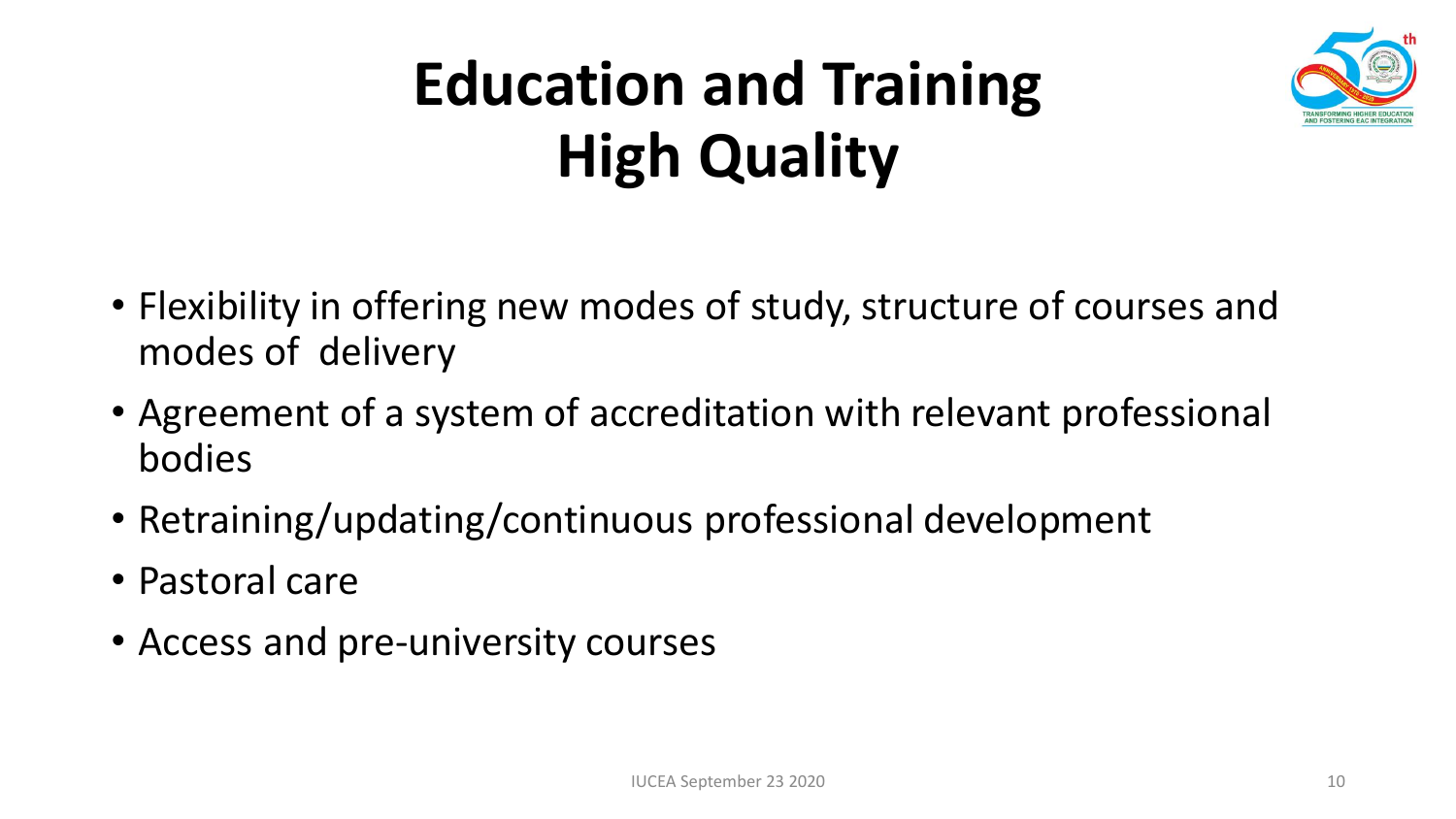

# **Creating strong intellectual climate**

- Leadership and governance
- Diverse and respectful university communities
- Local civic and community engagement
- Develop clear local community strategy, industry plus civic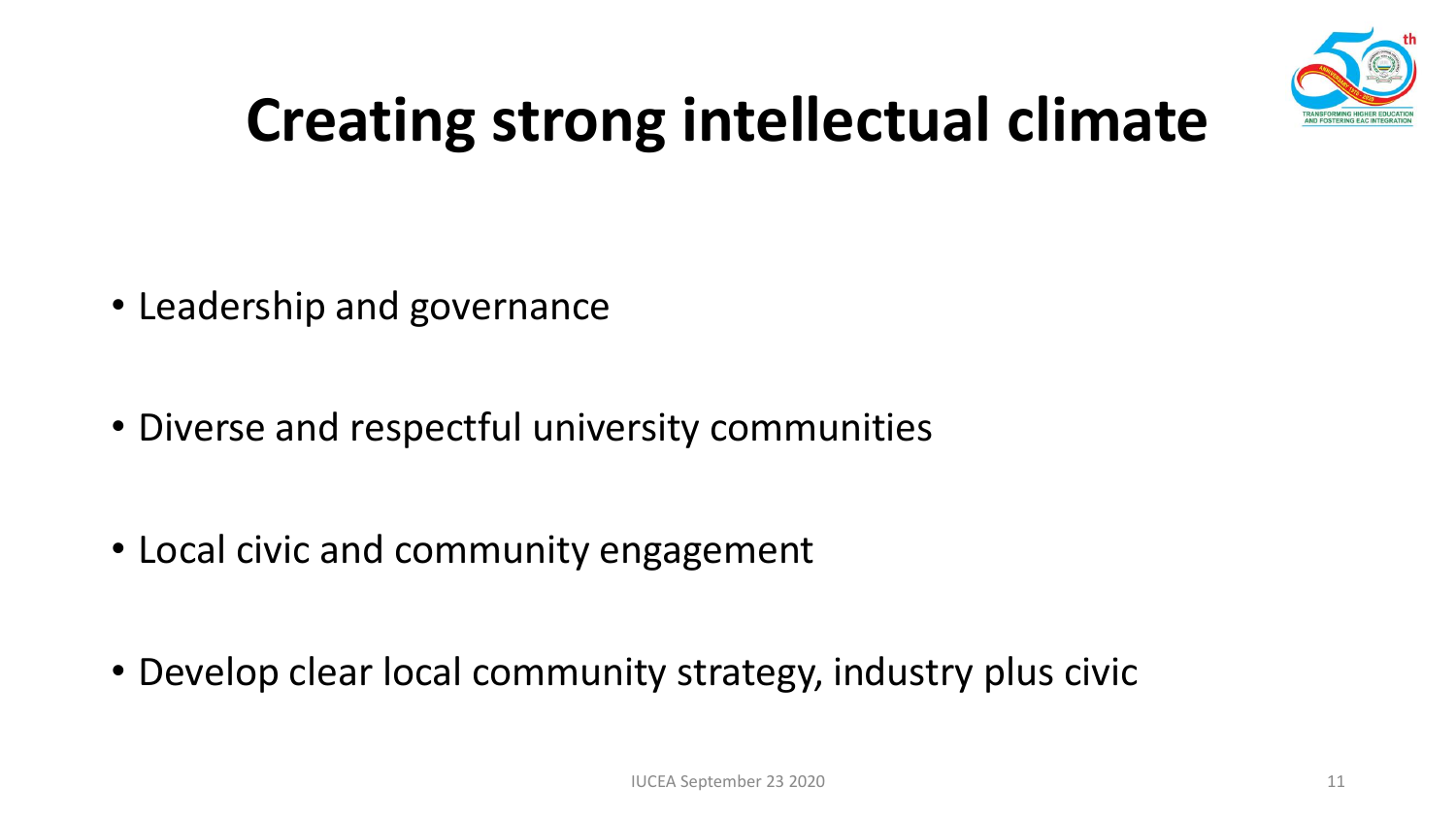

## **Resources Paying for it all**

- State
- Individual Student
- Employer
- Philanthropy
- International support, money and in kind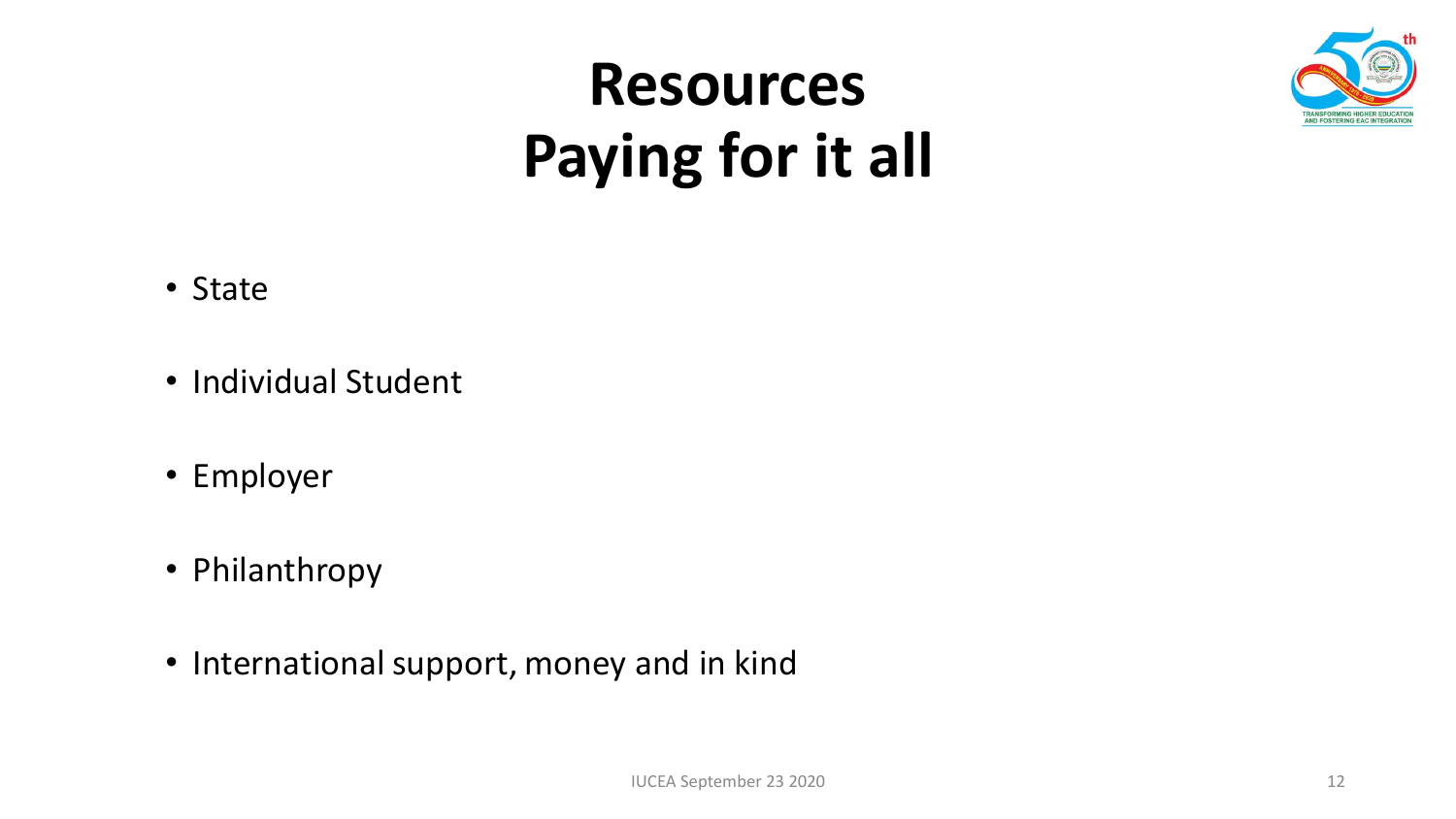

## **Universities and their Partners**

- Understanding change in East Africa
- Charting the challenges of the future
- Providing the skills of the future
- Creativity and Intelligence
- Resilience, Resourcefulness and Innovation
- Promoting the values of a strong society